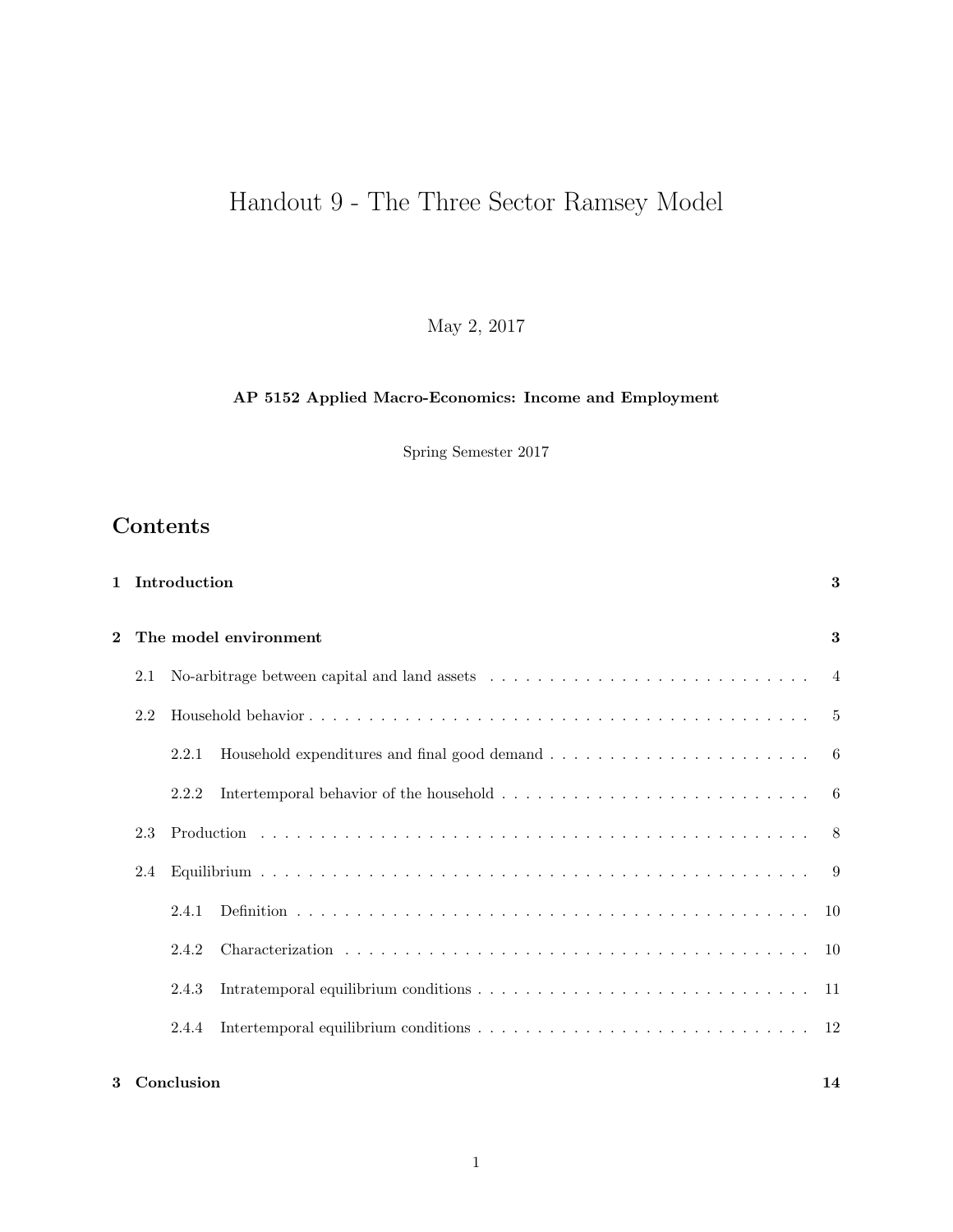# 4 Problems 14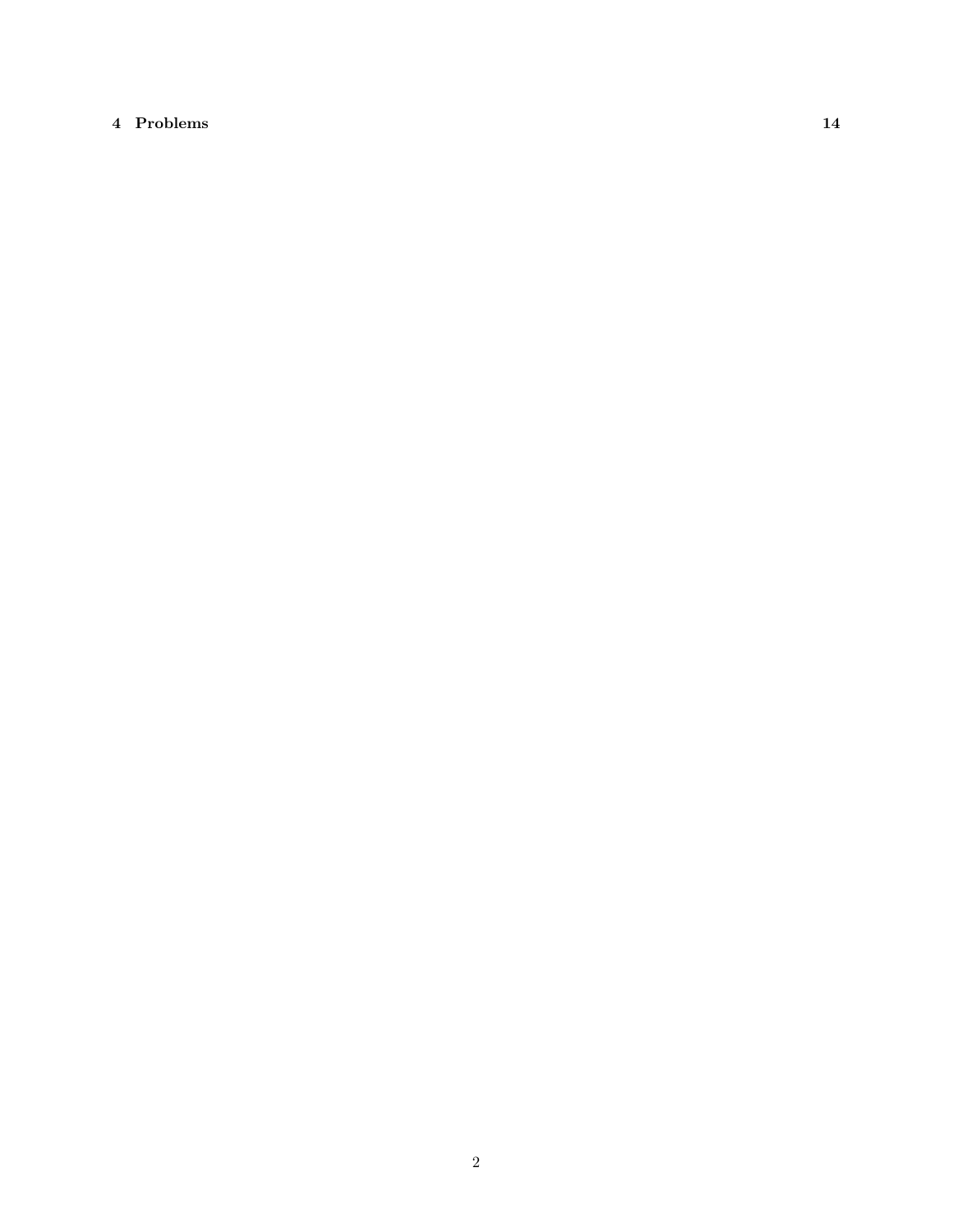## The Three Sector Ramsey Model

# 1 Introduction

Handout 8 introduced a closed economy, two sector Ramsey model - a neoclassical growth model with endogenous savings. This handout extends that two-sector model by: (i) opening the economy and adding a third sector, and (ii) adding labor force growth and technical change. For the sake of discussion, call the three sectors, agriculture, manufacturing and services. The agricultural and manufacturing goods are traded, while service sector output is non-traded. Although the notation below changes slightly, the manner in which the model is developed follows closely, the structure and discussion style in handout 8. Here, we can gloss over much of the model, as aside from adding the agricultural sector, it is very similar to the two sector model. Again, we begin with the household's intertemporal optimization problem and then introduce the production side of the model. We then lay out the intratemporal equilibrium conditions and end the conceptual discussion with intertemporal equilibrium. You will develop an empirical model.

The three sector dynamic model is a convenient point of departure for the development of policy models with more sectoral detail, and for the study of various other aspects of economic growth that have received attention at least from the time of Arthur Lewis. The seminal work of Lewis (1954), further developed by Fei and Ranis (1961) emphasize the supply of surplus labor from the farm sector to the rest of the economy as an essential part of the growth process. This theme was also emphasized in the work of Jorgenson (1967). In spite of the renewed interest in growth theory in the 1980s, Matsuyama (1992) was among the first to develop a model of endogenous growth with two distinct sectors, agriculture and manufacturing. In a series of papers, Echivarria (1995, 1997, 2000), and more recently, Gollin et al (2004) develop neoclassical growth models in which agriculture and a home good are used to show how the sectoral composition of an economy explains an important part of the variation in growth rates across countries.

# 2 The model environment

Consider a small open, and competitive economy which, at time  $t = 0$ , is endowed with  $L(0)$  units of labor,  $K(0)$  units of capital and Z units of land. The economy has three productive sectors, indexed by  $j = a, m, s$ . Here, a represents agriculture, m represents manufacturing and s represents the service sector. The manufacturing sector produces a capital good, some of which is directly consumed by households and the rest reinvested to increase the economy's stock of capital. The agricultural and service sectors each produce a pure consumption good. The agricultural and manufacturing goods are traded internationally at (exogenous) fixed prices  $p_a$  and  $p_m$ , respectively - with the manufactured good price serving as numeraire.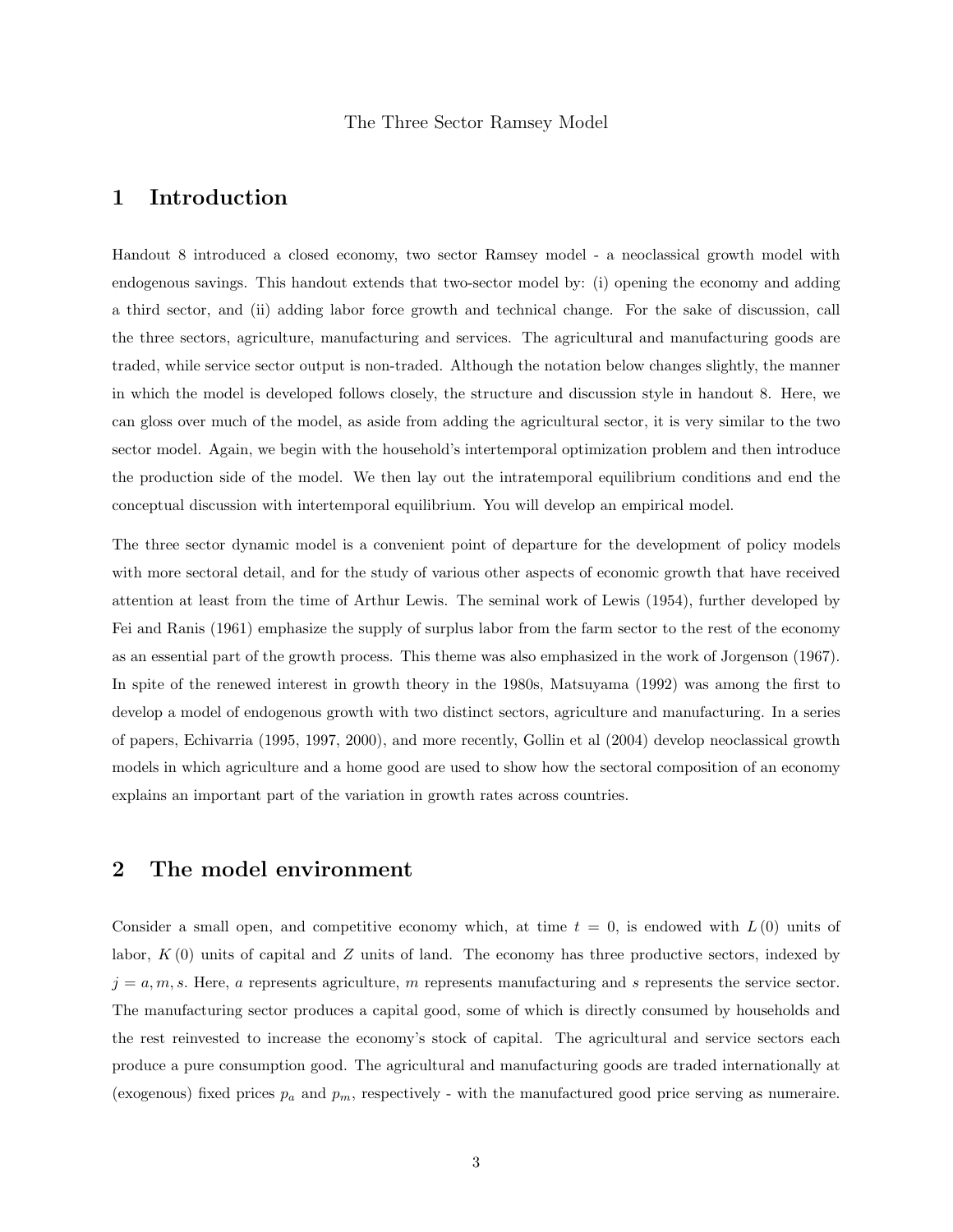The time-t service good price, denoted  $p_s(t)$ , is the price that clears the service good market - i.e.,  $p_s$  is an endogenous variable whose value is determined by market forces within the country.

The underlying technology for each sector satisfies constant returns to scale, and each sector requires both labor services  $L$  and physical capital  $K$  as inputs. In addition to capital and labor, agriculture requires the land resource. Both capital and labor are mobile across the three sectors, while land is used only by agriculture - such a resource is often referred to as a *sector specific resource*. Households provide the flow of services from these resources to firms in exchange for wages  $w(t)$ , returns to capital  $r(t)$ , and land rent,  $\Pi(t)$ . Households accumulate assets through savings, denoted  $\vec{A}(t)$ . We assume no foreign ownership of assets, i.e., all capital stock is owned by domestic households.

Assume the labor force grows at rate  $n$ , and that Harrod-neutral technological change augments labor at the rate x. Let  $\mathcal{A}(t)$  represent time-t labor productivity, with  $\mathcal{A}(0) = 1$ . Then the stock of labor in efficiency units (LEU) is  $\mathcal{A}(t) L(t) = L(0) e^{(x+n)t}$ . Although not necessary, we typically normalize the initial stock of labor,  $L(0)$ , to unity. Harrod-neutral technical change is often referred to as *exogenous technical change*. We also introduce exogenous technological change in agriculture, denoted  $\mathcal{B}(t) = e^{\eta t}$ , where  $\eta > 0$ . For fixed Z, the effective units of land at time-t is  $\mathcal{B}(t)$  Z. Unless indicated otherwise, we assume the *sustainability* condition

$$
\eta = x + n \tag{1}
$$

As noted in class, although the sustainability has an economic interpretation, it is primarily introduced to allow us to use the time elimination numerical method.

Disallowing the foreign ownership of assets, total asset holdings can be expressed as

$$
A(t) = K(t) + P_H(t) H
$$

where the price  $p_m$  of capital is normalized to unity, and  $P_H$  is the unit price of land.

## 2.1 No-arbitrage between capital and land assets

At each t, in a risk free setting, asset markets should equate the rate of return to capital and land, otherwise arbitrage can occur. Express the return to assets  $r(t) A(t)$  as the the sum of the returns to capital plus the returns to total land rent, that is

$$
r(t) A(t) = r(t) [K(t) + P_H(t) Z] = r(t) K(t) + \Pi(t) Z
$$

For this to hold, a no-arbitrage condition between the two assets is implied. To see this, express the flow budget constraint in terms of assets as,

$$
\dot{A} = wL + rA - E \tag{2}
$$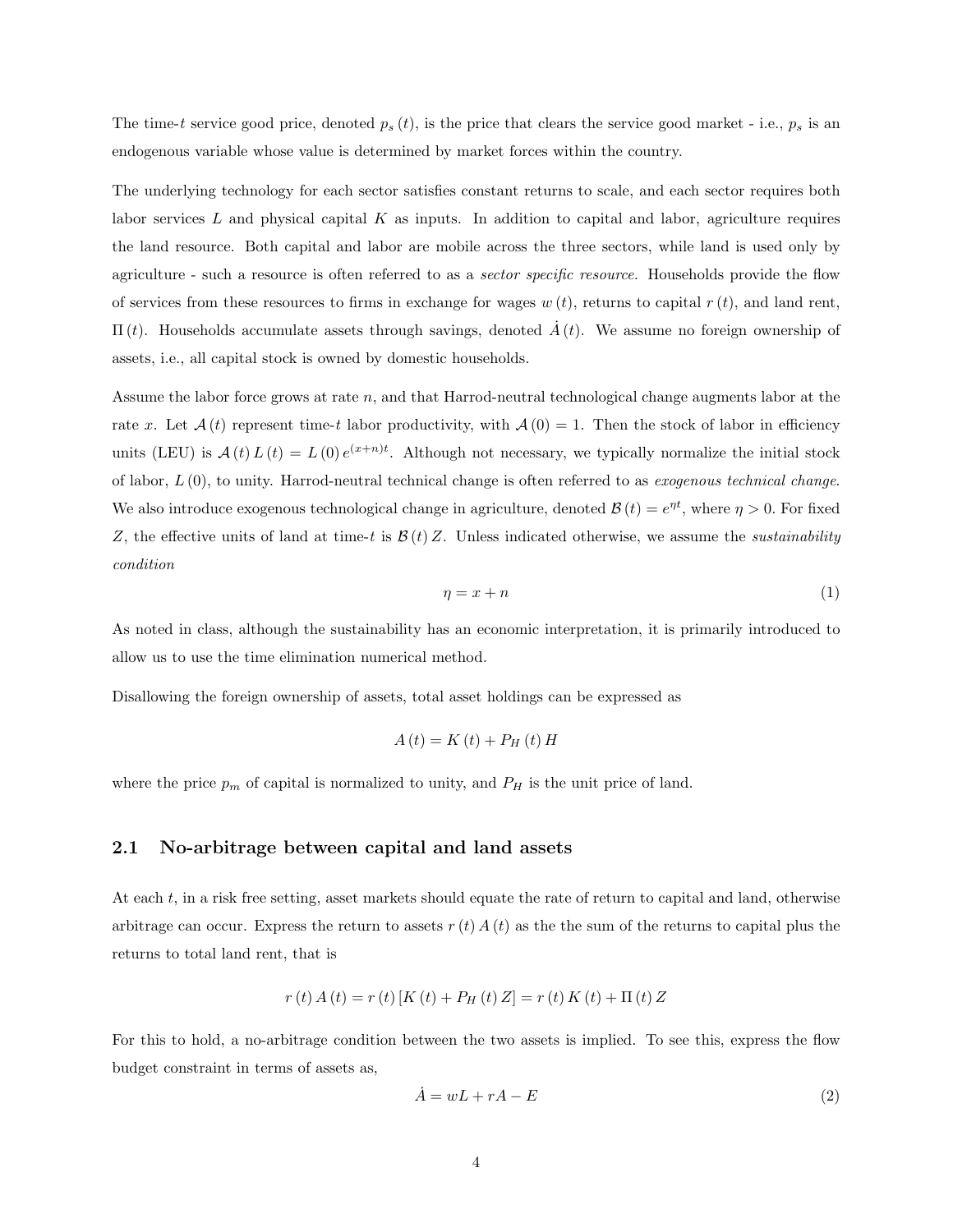and in terms capital and land as

$$
\dot{K} = wL + rK + \Pi Z - E \tag{3}
$$

where  $E = \sum_{j=a,m,s} p_j Q_j$  represents total expenditure. In other words,

$$
\dot{A} - rA = \dot{K} - rK - \Pi Z
$$

Substituting  $A = K + P_H H$  into this equation and rearranging terms gives

$$
r = \frac{\Pi}{P_Z} + \frac{\dot{P}_Z}{P_Z} \tag{4}
$$

Consequently, using the flow budget constraint (3) presumes an environment which guarantees that the returns to the two assets are equalized at each instant of time<sup>1</sup>. The left hand-side of  $(4)$  represents the return to the household from one unit of income invested in physical capital. This same unit of income can also buy  $1/P_H$  units of land, generating, at time  $t + dt$ , rental income equal to  $\Pi/P_H$  plus the rate of change in the price of land. If this condition did not hold, optimizing investors could exploit the arbitrage opportunity and move investments out of land and into capital. Hence, (4) is referred to as the no-arbitrage condition.

The no-arbitrage condition (4) is actually a differential equation in  $P_Z$ , whose solution is

$$
P_{KZ}\left(t\right) = \int_{t}^{\infty} e^{-\int_{t}^{\tau} r(v)dv} \Pi\left(\tau\right) d\tau
$$

where  $P_{KZ} = P_Z/P_K$ . Hence, when  $P_K(t) = 1$  for all t, we have

$$
P_Z\left(t\right) = \int_t^\infty e^{-\int_t^\tau r(v)dv} \Pi\left(\tau\right) d\tau\tag{5}
$$

## 2.2 Household behavior

Current generation households behave as though they take into account the welfare and resources of their descendants. The extended immortal family structure is appropriate if parents are altruistic in providing transfers to their children who in turn provide transfers to their children<sup>2</sup>. Thus, the representative household of the current generation is presumed to maximize the present value of discounted inter-temporal utility  $U$ subject to a budget constraint defined over an infinite horizon.

Let the quantities  $Q_a(t)$ ,  $Q_m(t)$  and  $Q_s(t)$  denote the household's time t level of agricultural, manufacturing and service good consumption. Assume the number of workers is proportional to total population, and define consumption per worker as  $q_j(t) = Q_j(t)/L(t)$ ,  $j = a, m, s$ . Represent household preferences by the function

$$
\mathcal{U} = \int_0^\infty \frac{u\left(q_a\left(t\right), q_m\left(t\right), q_s\left(t\right)\right)^{1-\theta} - 1}{1-\theta} e^{-\rho t} dt \tag{6}
$$

<sup>&</sup>lt;sup>1</sup>In terms of units per effective worker, the result is  $r = \frac{\hat{\pi}}{\hat{p}_H} + \frac{\dot{\hat{p}}_H}{\hat{p}_H} + (x + n)$  where  $\hat{\pi} = \Pi/A(t)L(t)$  and  $\hat{p}_H =$  $P_H/\mathcal{A}(t) L(t)$ .

 ${}^{2}$ Barro (1974) shows that this specification is equivalent to a setting where individuals are connected via a pattern of intergenerational transfers motivated by altruism.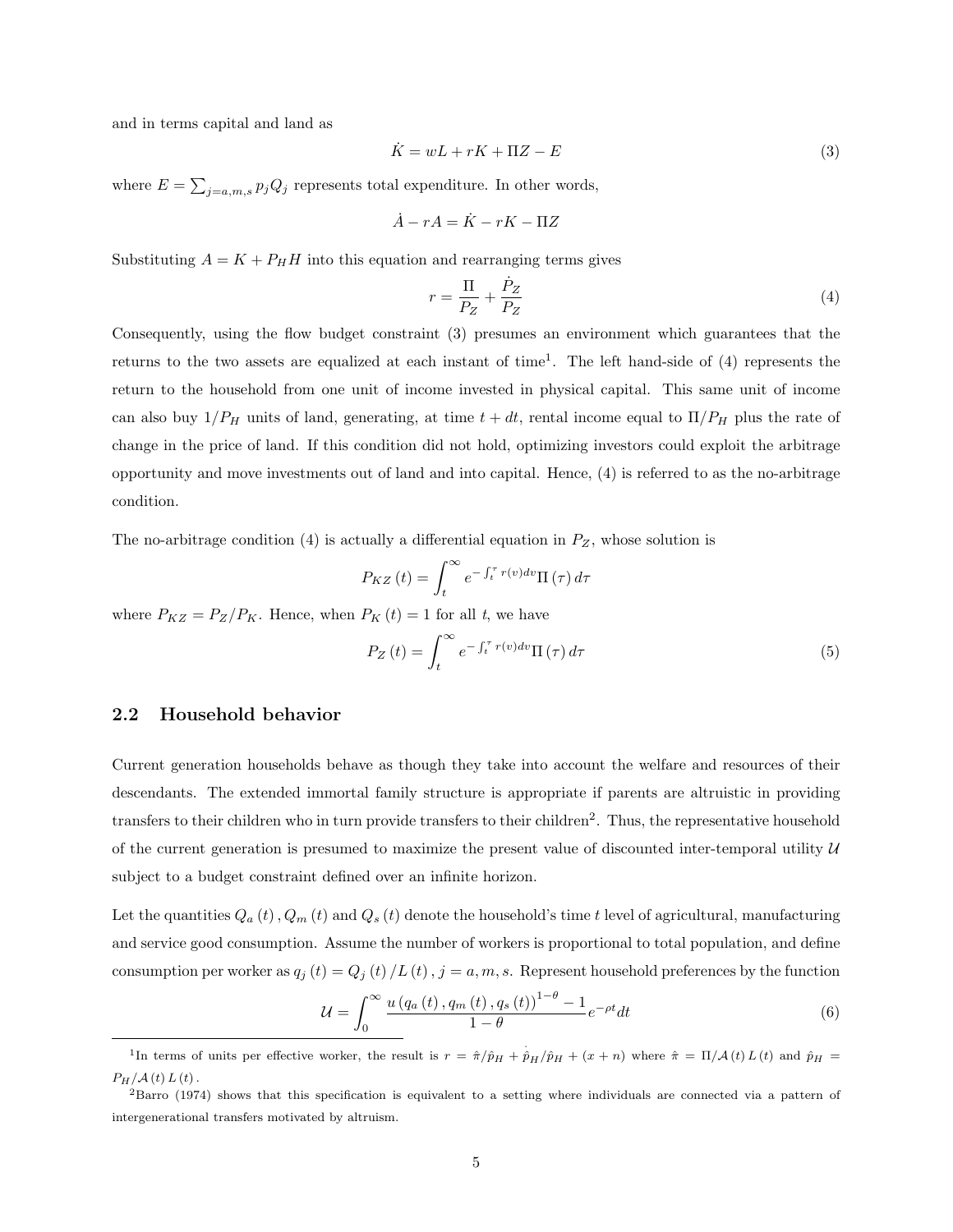where  $u(\cdot)$  is presumed linearly homogeneous, twice continuously differentiable, and non-decreasing and strictly concave in all arguments. As in handout 8, the time argumentt, is typically suppressed. The time preference rate  $\rho > 0$ , and the inter-temporal elasticity of substitution  $1/\theta$ , with  $\theta > 0$ , have the same interepretation as in handout 8 - i.e., the influence the households consumption-savings choices, with  $1/\theta$  are less than one in low income countries.

#### 2.2.1 Household expenditures and final good demand

Given q and prices  $p_a, p_m$  and  $p_s$ , the intra-temporal consumption problem is to choose  $q_a, q_m$  and  $q_s$  to solve the following cost minimization problem:

$$
E(p_a, p_m, p_s, q) \equiv \min_{(q_a, q_m, q_s)} \left\{ p_a q_a + p_m q_m + p_s q_s : q \le \Lambda q_a^{\lambda_a} q_m^{\lambda_m} q_s^{\lambda_s}, \ (q_a, q_m, q_s) \in \mathbb{R}_{++}^3 \right\} \tag{7}
$$

Here,  $\lambda_a + \lambda_m + \lambda_s = 1$ , and  $\Lambda = \lambda_a^{-\lambda_a} \lambda_m^{-\lambda_m} \lambda_s^{-\lambda_s}$ . Given the Cobb-Douglas utility function,  $E(\cdot)$  is continuously differentiable in all arguments, separable in prices and  $q$ , and satisfies Shepard's lemma.

With separability we can write  $E(p_a, p_m, p_s, q) = \mathcal{E}(p_a, p_m, p_s) q$ , where at each instant in time, the differentiable function  $\mathcal{E}(p_a, p_m, p_s)$  represents the price (cost) index of aggregate consumption q. Shephard's lemma gives the Hicksian demand function for each consumption good: i.e., for  $j = a, m, s$ 

$$
q_j = \mathcal{E}_{p_j} \left( p_a, p_m, p_s \right) q \tag{8}
$$

where  $\mathcal{E}_{p_j}(p_a, p_m, p_s) = \frac{\partial \mathcal{E}(p_a, p_m, p_s)}{\partial p_j}.$ 

At each point in time t, the representative household provides labor services in exchange for wages  $w(t)$ . The household owns assets  $K(t)$  that can be rented out to firms as capital or loaned to other households. In return, households receive interest income  $r(t)$  per unit of asset if lending to other households, and receive  $r^{k}(t) = r(t) + \delta$  when lending to firms, where  $\delta$  is the rate at which physical capital depreciates. The household also earns rent  $\Pi(t)$  on each unit of land. The household allocates income to purchase  $Q_a, Q_m$ and  $Q_s$  for consumption, and saves by accumulating additional assets  $\dot{A}(t)$ , where the "dot" signifies a time derivative, i.e.,  $\dot{K} = dK/dt$ .

## 2.2.2 Intertemporal behavior of the household

The household's problem is still analogous to that in Handout 8, however, it must now account for the net change in the number of working household members. To account for this change, normalize the household's budget constraint (??) by the number of household members,  $L(t) = L(0) e^{nt} = e^{nt}$ . This yields

$$
\dot{A}(t) e^{-nt} = [w(t) e^{nt} + r(t) A(t) - \mathcal{E}(p(t)) Q(t)] e^{-nt}
$$

Recognizing that

$$
a(t) \equiv \frac{\partial A(t) e^{-nt}}{\partial t} = \dot{A}(t) e^{-nt} - na(t)
$$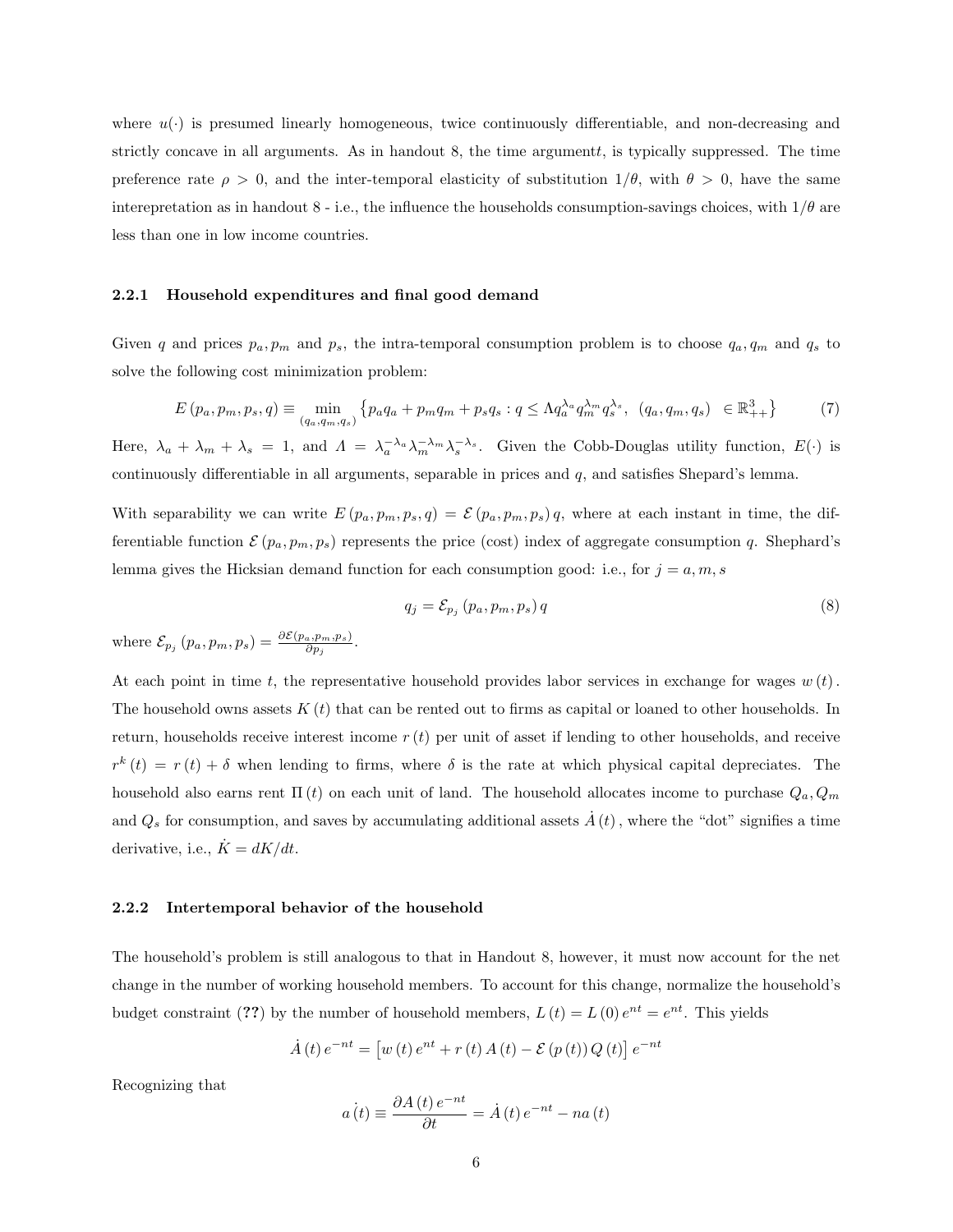the budget constraint in per labor terms now becomes

$$
\dot{a} = w + (r - n)a - \mathcal{E}(p)q
$$
\n(9)

where, in per worker terms,  $a = Ae^{-nt}$ ,  $\epsilon = E(p)q$ , and  $q = Qe^{-nt}$  Redefining the quantities  $q_a, q_m$  and  $q_s$ similarly, the households utility function is

$$
\mathcal{U} = \max_{q_a, q_m, q_s} \left\{ \int_0^\infty \frac{u (q_a, q_m, q_s)^{1-\theta} - 1}{1-\theta} e^{(n-\rho)t} dt \right\}
$$

or, equivalently

$$
\mathcal{U} = \max_{q} \left\{ \int_0^\infty \frac{q^{1-\theta} - 1}{1-\theta} e^{(n-\rho)t} dt \right\} \tag{10}
$$

Then the household's problem is to solve (10) subject to  $(9)$ , given initial savings  $a(0)$ , initial non-traded good price  $p_s$ , and the limitation on borrowing

$$
\lim_{t \to \infty} \left\{ a(t) \cdot \exp \left[ - \int_0^t \left[ r(v) - n \right] dv \right] \right\} \ge 0.
$$

The corresponding present value Hamiltonian is

$$
J = \frac{q^{1-\theta} - 1}{1-\theta} e^{(n-\rho)t} + \mu \left[ w + (r - n)a - \mathcal{E}(p) q \right]
$$

Assuming away corner solutions, the first-order necessary conditions for maximizing  $U$  are

$$
\frac{\partial J}{\partial q} = q^{-\theta} e^{(n-\rho)t} - \mu \mathcal{E}(p) = 0 \tag{11}
$$

$$
\dot{\mu} = -\frac{\partial J}{\partial a} \Rightarrow \frac{\dot{\mu}}{\mu} = -(r - n)
$$
\n(12)

and the transversality condition is

$$
\lim_{t \to \infty} \{ \mu(t) \cdot a(t) \} = 0.
$$

As in the two sector Ramsey problem, rearrange (11) to obtain

$$
\mu = \frac{q^{-\theta} e^{(n-\rho)t}}{\mathcal{E}(p)}.\tag{13}
$$

Then, log-differentiate (13) and use (12) to eliminate  $\mu/\mu$  to obtain the Euler condition

$$
\frac{\dot{q}}{q} = \frac{1}{\theta} \left[ r - \rho - \lambda_s \frac{\dot{p}}{p} \right]
$$
\n(14)

where we make use of the property of Cobb-Douglas preferences, i.e.,

$$
\frac{p_s \mathcal{E}_{p_s} (p_a, p_m, p_s) q}{\mathcal{E} (p_a, p_m, p_s) q} = \lambda_s
$$

Since the production relationships in the following section are expressed in units per effective worker, it is useful to also express the budget constraint and the Euler equation in these terms. Normalizing the budget constraint

$$
\dot{A}(t) = w(t) e^{nt} + r(t) A(t) - \mathcal{E}(p(t)) Q(t)
$$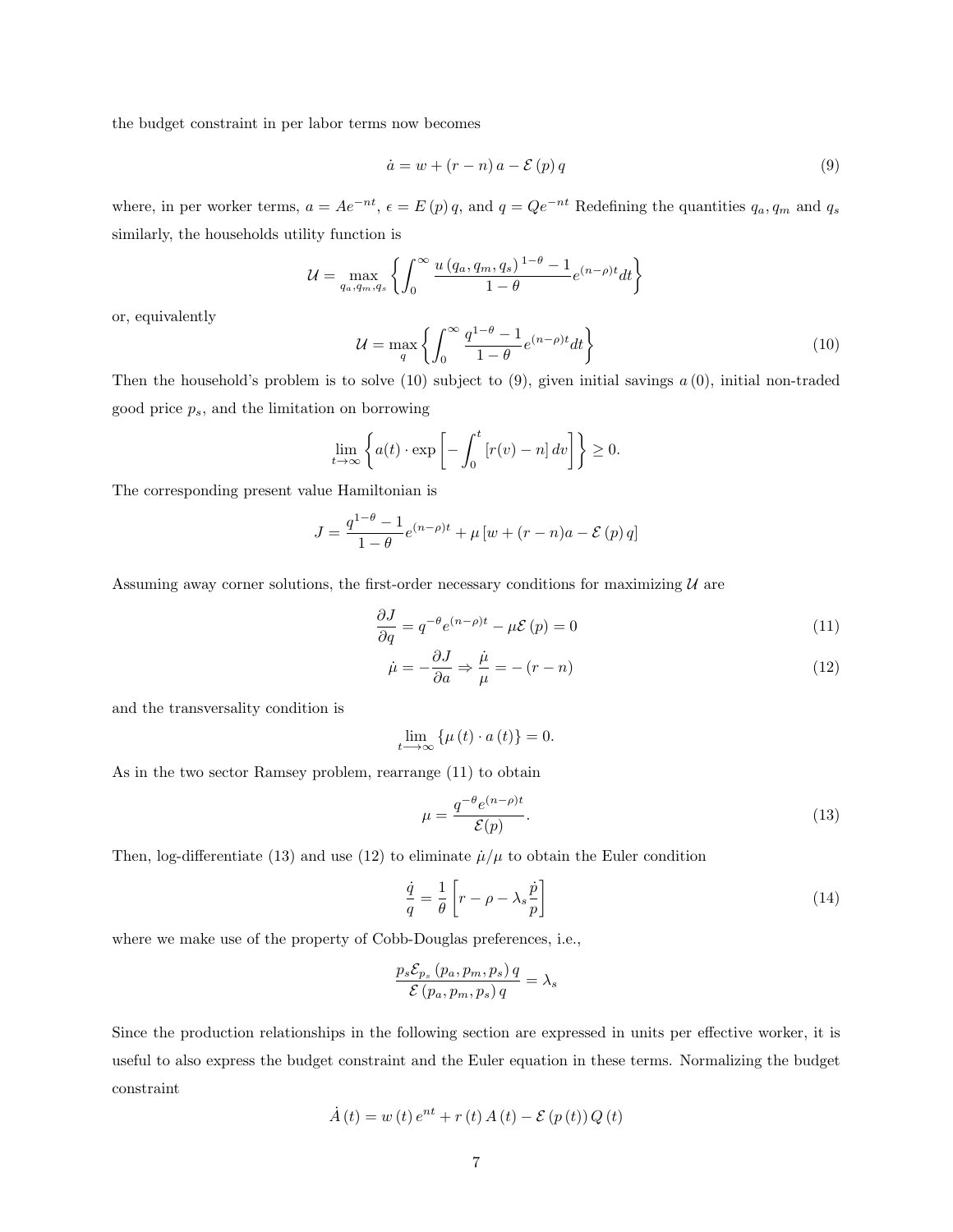by  $e^{(x+n)t}$  implies

$$
\dot{A}e^{-(x+n)t} = \left[we^{nt} + rA - \mathcal{E}(p)Q\right]e^{-(x+n)t}
$$

Using the notation  $\hat{a} \equiv Ae^{-(x+n)t}$ ,  $\hat{w} \equiv we^{-xt}$ , and  $\hat{q} \equiv Qe^{-(x+n)t}$ , recognize that

·

$$
\dot{\hat{a}} = \frac{\partial Ae^{-(x+n)t}}{\partial t} = \dot{A}e^{-(x+n)t} - \hat{a}(-x-n)
$$

which leads to the normalized budget constraint

$$
\dot{\hat{a}} = \hat{w} + \hat{a} (r - x - n) - \mathcal{E}(p) \hat{q},
$$

or, given the stock of land remains constant over time

$$
\hat{k} = \hat{w} + \hat{k} (r - x - n) - \mathcal{E}(p) \hat{q},\tag{15}
$$

expressed in units per effective worker.

To express the Euler condition in expenditure per effective worker terms, log-differentiate the expenditure equation,  $E(p) \hat{q}$ ,

$$
\frac{\dot{\hat{\epsilon}}}{\hat{\epsilon}} = \frac{\mathcal{E}_p(p) \, p}{\mathcal{E}(p)} \frac{\dot{p}}{p} + \frac{\dot{q}}{q} - x
$$

where  $\hat{q}/\hat{q} = \hat{q}/q - x$ , and substitute this result for  $\hat{q}/q$  in (14) to obtain

$$
\frac{\dot{\hat{\epsilon}}}{\hat{\epsilon}} = \frac{1}{\theta} \left[ r - \rho - \theta x - \lambda_s \left( 1 - \theta \right) \frac{\dot{p}}{p} \right]
$$
\n(16)

For the case of unitary elasticity of intertemporal substitution, (??), we obtain

$$
\frac{\dot{\hat{\epsilon}}}{\hat{\epsilon}} = r - \rho - x \tag{17}
$$

In the long-run, if a steady state exists, it must be the case that  $\hat{\epsilon}/\hat{\epsilon} = 0$ . This result implies the rate of expenditure per worker in the long run is positive forever, and

$$
\frac{\dot{\epsilon}}{\epsilon} = x
$$

Technological progress precludes diminishing returns to capital in the long-run. In contrast to the Euler conditions from the two sector Ramsey (with no labor force growth or technical change), the presence of exogenous growth in effective labor supply at the rate  $x$  causes the household's steady state rate of return  $r^{ss}$  to exceed the rate of time preference  $\rho$ .

## 2.3 Production

The manufacturing and home-good sectors employ technologies

$$
Y_j = \mathcal{F}^j\left(K_j, \mathcal{A}\left(t\right)L_j\right), j = m, s \tag{18}
$$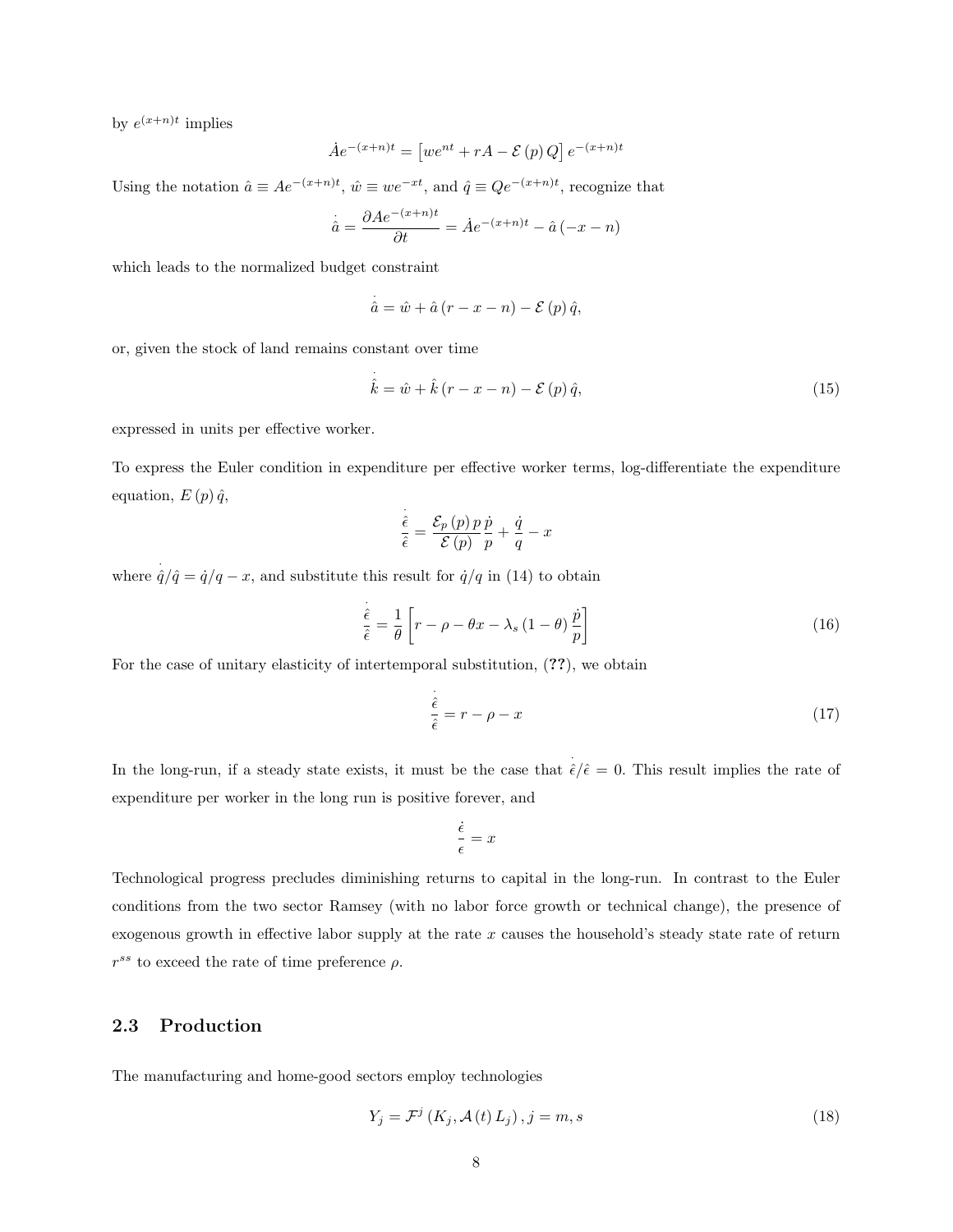which we will assume are constant returns to scale Cobb-Douglas functions. Expressed in intensive from, we have

$$
\hat{y}_j = \frac{Y_j}{\mathcal{A}L} = f^j \left( l_j, \hat{k}_j \right). \tag{19}
$$

Here  $\hat{y}_j = Y_j e^{-(x+n)t}$  is sector j output per effective worker,  $l_j$  is the share of workers employed in the sector, and  $\hat{k}_j = K_j/A(t) L$  is the amount of capital stock per effective economy-wide worker employed in sector j. The corresponding cost functions are given by

$$
C^{j}(\hat{w}, r^{k}) \hat{y}_{j} \equiv \min_{l_{j}, \hat{k}_{j}} \left\{ l_{j} \hat{w} + r^{k} \hat{k}_{j} : \hat{y}_{j} \leq f^{j}(l_{j}, \hat{k}_{j}) \right\}, \ j = m, s
$$

where  $r^k = r + \delta$ . As with the Heckscher-Ohlin and two-sector Ransey model,  $C^j(\cdot)$  is continuous, twice differentiable, convex and linearly homogeneous in prices, separable in prices and output and accommodates Shepard's lemma.

Agricultural production is governed by the technology

$$
Y_a = \mathcal{F}^a \left( K_a, \mathcal{A} \left( t \right) L_a, \mathcal{B} \left( t \right) Z \right) \tag{20}
$$

where  $\mathcal{F}^a(\cdot)$  is a constant returns to scale Cobb-Douglas function. Given the sustainability condition associated with the rate of land augmentation, (1), the technology expressed in intensive form is

$$
\hat{y}_a = \frac{Y_a}{\mathcal{A}L} = f^a\left(\hat{k}_a, l_a, Z\right)
$$

where  $\hat{k}_a = K_a / A L$ . The value added by land is defined as

$$
\pi^{a}\left(p_{a},r^{k},\hat{w}\right)Z\equiv\max_{l_{a},\hat{k}_{a}}\left\{ p_{a}f^{a}\left(\hat{k}_{a},l_{a},Z\right)-\hat{w}l_{a}-r^{k}\hat{k}_{a}\right\} \tag{21}
$$

With an underlying Cobb-Douglas technology,  $\pi^a(\cdot)$  is continuously differentiable, separable in prices and the land endowment, linearly homogeneous in prices. Here,  $\pi^a(p_a, \hat{w}, r^k)$  is the rental rate per unit of land per effective worker required for the rental market among farmers to clear. Competition among agricultural firms ensures zero profits for the sector,

$$
p_a \hat{y}_a - \hat{w} l_a - r^k \hat{k}_a - \hat{\pi} Z = 0
$$

Given differentiability, by Hotelling's lemma the gradients of  $\pi^a(p_a, r^k, \hat{w}) Z$  yield – what can be referred to as – the partial equilibrium agricultural supply and derived capital and labor demand (per economy-wide effective labor), e.g.,

$$
y^{a}\left(p_{a},r^{k},\hat{w}\right)Z=\pi_{p_{a}}^{a}\left(p_{a},r^{k},\hat{w}\right)Z
$$
\n
$$
(22)
$$

## 2.4 Equilibrium

The equilibrium conditions closely parallel the conditions derived in the previous chapter. We nevertheless repeat the derivations here, and then draw upon these results in the next chapter.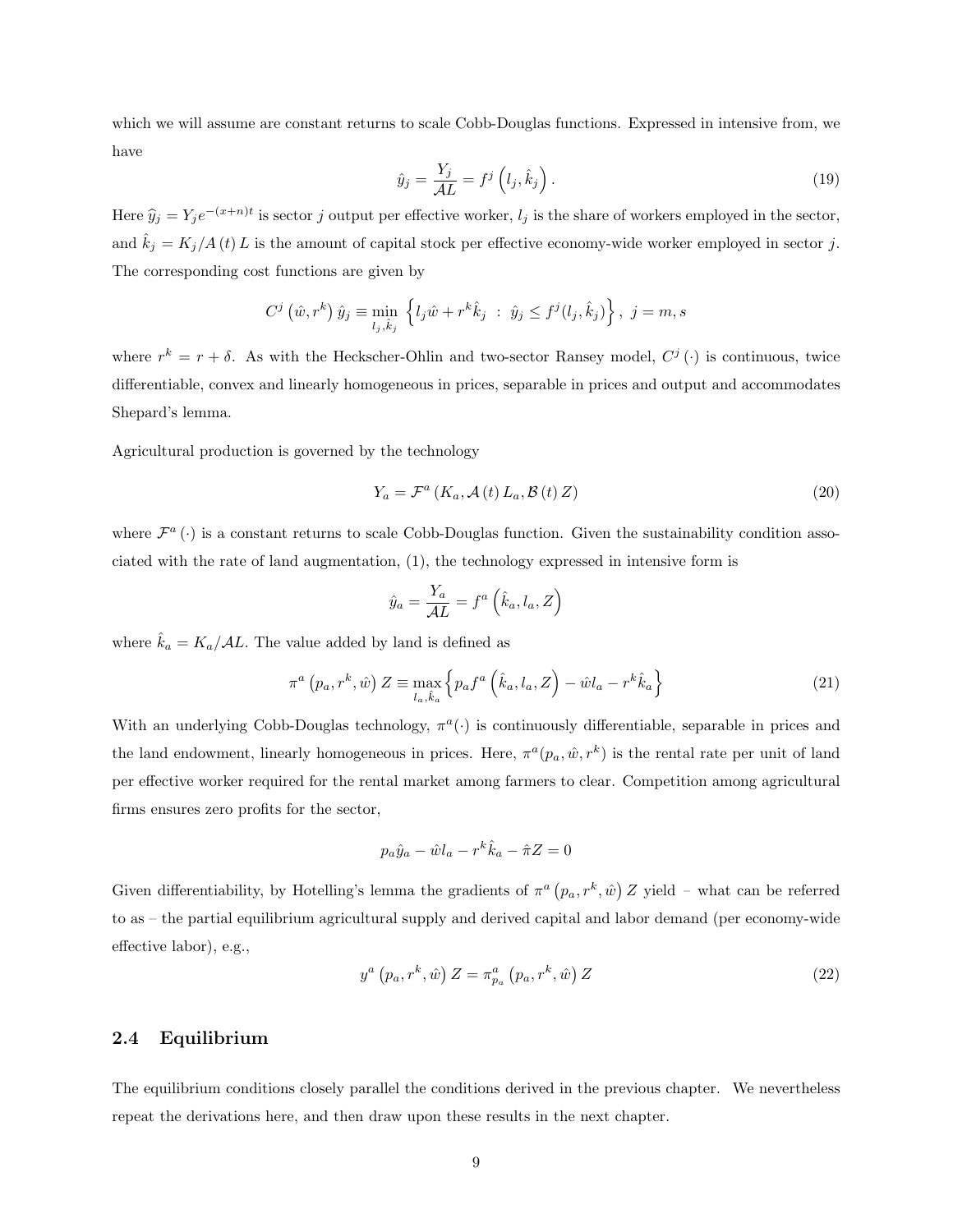### 2.4.1 Definition

Given an initial home good price,  $p_s(0)$ , initial resource endowments  $\{K(0), L(0), H\}$  and constant world market prices,  $p_m$  and  $p_a$ , a competitive equilibrium for this economy is a sequence of positive home good prices and capital stock levels  $\{p_s(t), \hat{k}(t)\}\$  $t\in[0,\infty)$ , household consumption plans  $\{\hat{q}_a\left(t\right),\hat{q}_m\left(t\right),\hat{q}_s\left(t\right)\}_{t\in[0,\infty)},$ factor rental prices  $\{r(t), \hat{w}(t), \hat{\pi}(t)\}_{t\in[0,\infty)}$  for labor, capital and land, and production plans

$$
\left\{\hat{y}_{a}\left(t\right),\hat{y}_{m}\left(t\right),\hat{y}_{s}\left(t\right),\hat{k}_{a}\left(t\right),\hat{k}_{m}\left(t\right),\hat{k}_{s}\left(t\right),l_{a}\left(t\right),l_{m}\left(t\right),l_{s}\left(t\right)\right\}_{t\in[0,\infty)}
$$

such that at each instant of time  $t$ ,

- 1. The representative household solves its utility maximization problem,
- 2. Firms maximize profits subject to their technologies, yielding zero profits
- 3. Markets clear for
	- (a) commodities

$$
\hat{y}_m - \hat{q}_m - \hat{k} - \hat{k}(x + n + \delta) > 0 \quad \text{(Export)} < 0 \quad \text{(Import)} \tag{23}
$$
\n
$$
\hat{y}_s - \hat{q}_s = 0
$$
\n
$$
\hat{y}_a - \hat{q}_a > 0 \quad \text{(Export)} < 0 \quad \text{(Import)}
$$

(b) labor

$$
\sum_{j=a,m,s} l_j = 1
$$

(c) capital

$$
\sum_{j=a,m,s} \hat{k}_j = \hat{k}
$$

4. And the no arbitrage condition between the assets of capital and land to assure the optimal allocation of savings (i.e., that the returns to the two types of investment are equalized)

$$
r = \frac{\pi^a(p_a, \hat{w}, r^k)}{\hat{P}_Z} + \frac{\hat{P}_Z}{\hat{P}_Z} + (x + n)
$$
\n(24)

## 2.4.2 Characterization

The following conditions characterize the equilibrium. Given the endogenous sequence  $\{\hat{k}, \hat{\epsilon}\}\$  $t\in[0,\infty)$ , of values, the five-tuple sequence of positive values  $\{r^k, \hat{w}, \hat{y}_m, \hat{y}_s, p_s\}_{t\in[0,\infty)}$  satisfies the five intratemporal conditions for each t:

1. zero profits in production of the manufactured and the home good

$$
C^j\left(r^k\hat{w},\right) = p_j, \ j = m, s \tag{25}
$$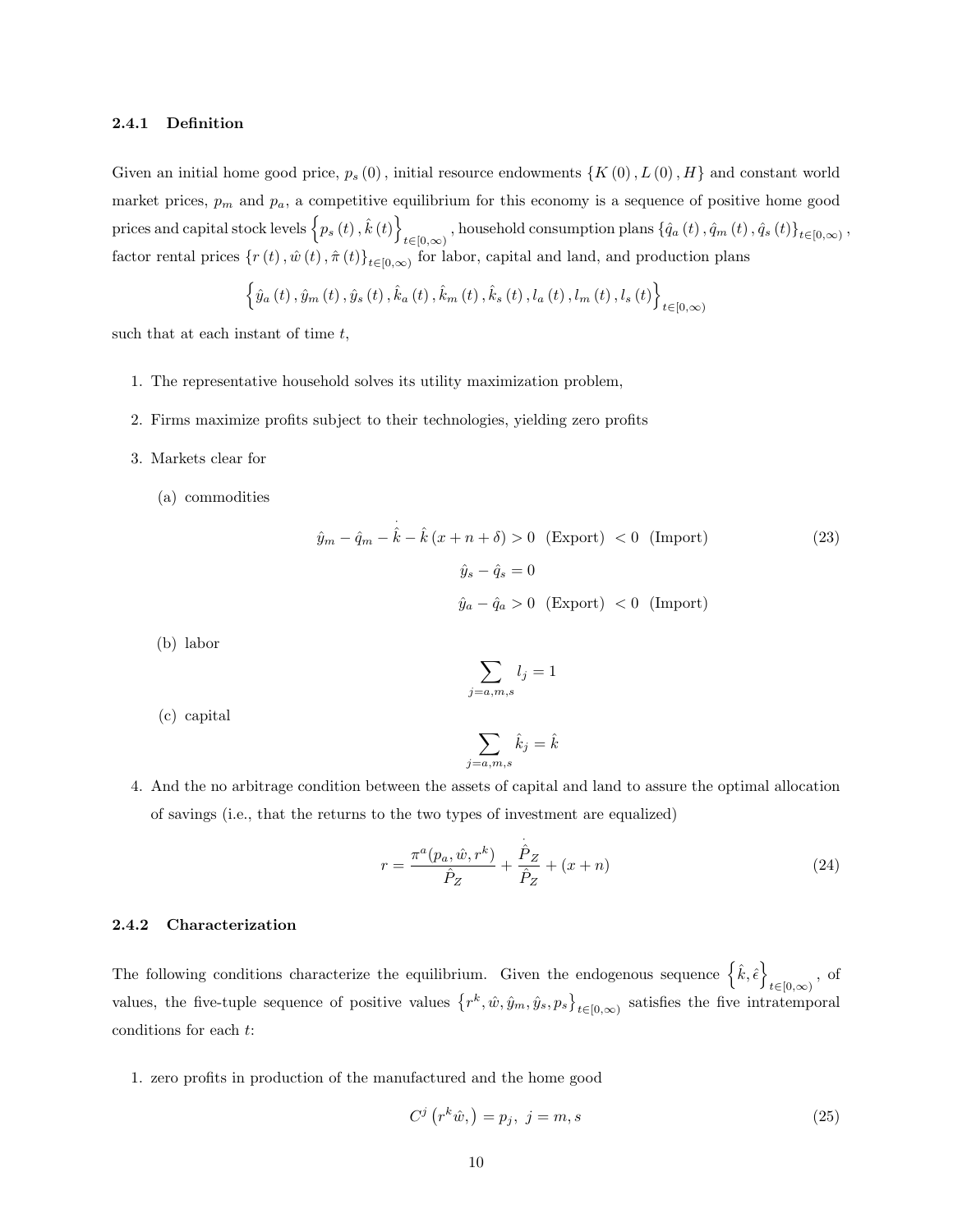2. labor market clearing

$$
\sum_{j=m,s} \frac{\partial}{\partial \hat{w}} C^j \left( r^k \hat{w}, \right) \hat{y}_j - \frac{\partial}{\partial \hat{w}} \pi^a \left( p_a, r^k, \hat{w} \right) Z = 1 \tag{26}
$$

3. capital market clearing

$$
\sum_{j=m,s} \frac{\partial}{\partial r^k} C^j \left( r^k \hat{w}, \right) \hat{y}_j - \frac{\partial}{\partial r^k} \pi^a \left( p_a, r^k, \hat{w} \right) Z = \hat{k} \tag{27}
$$

4. and home good market clearing

$$
\frac{\partial \mathcal{E}\left(p_a, p_s\right)\hat{q}}{\partial p_s} = \hat{y}_s \tag{28}
$$

Note the similarity of this intratemporal characterization to that of the static two sector model of handout 8.

The system of equations (25) - (28) can, in principle, be solved to express the endogenous variables  $\{r^k, \hat{w}, \hat{y}_m, \hat{y}_s, p_s\}$ as a function of the exogenous variables  $(p_a, p_m, Z)$ , and the remaining endogenous variables  $(\hat{k}, \hat{\epsilon})$ . Thus, a solution  $\{\hat{k}^*, \hat{\epsilon}^*\}$ is sufficient to find a solution for the remaining variables based upon the intratemoral  $t \in [0,\infty)$ conditions.

## 2.4.3 Intratemporal equilibrium conditions

As in the static H-O model, use the zero profit condition (25) to express  $\hat{w}$  and  $r^k$  as an implicit function of  $p_m = 1$  and  $p_s$ . Exporess to the resulting solution as

$$
\hat{w} = W\left(p_s\right) \tag{29}
$$

$$
r^k = R(p_s) \tag{30}
$$

The economy's GDP function in effective worker terms is given by

$$
\hat{w} + r^k \hat{k} + \pi^a (p_a, \hat{w}, r) Z
$$

Substituting (29) and (30) into the above expression yields

$$
G(p_a, p_s, \hat{k}, Z) = W(p_s) + R(p_s) \hat{k} + \pi^a (p_a, R(p_s), W(p_s)) Z
$$
\n(31)

Next, substitute (29) and (30) into the factor market clearing conditions (26) and (27) and solve for  $\hat{y}_m$  and  $\hat{y}_s$  as a function of the endogenous variables  $p_s$ , and  $\hat{k}$ .<sup>3</sup> Express the resulting solution for  $\hat{y}_s$  as

$$
\hat{y}_s = \tilde{y}^s \left( p_s, \hat{k} \right) \equiv y^s \left( p_a, p_s, \hat{k}, H \right). \tag{32}
$$

<sup>3</sup>An alternative derivation is to simply derive the supply functions from the respective output price gradient of the GDP function.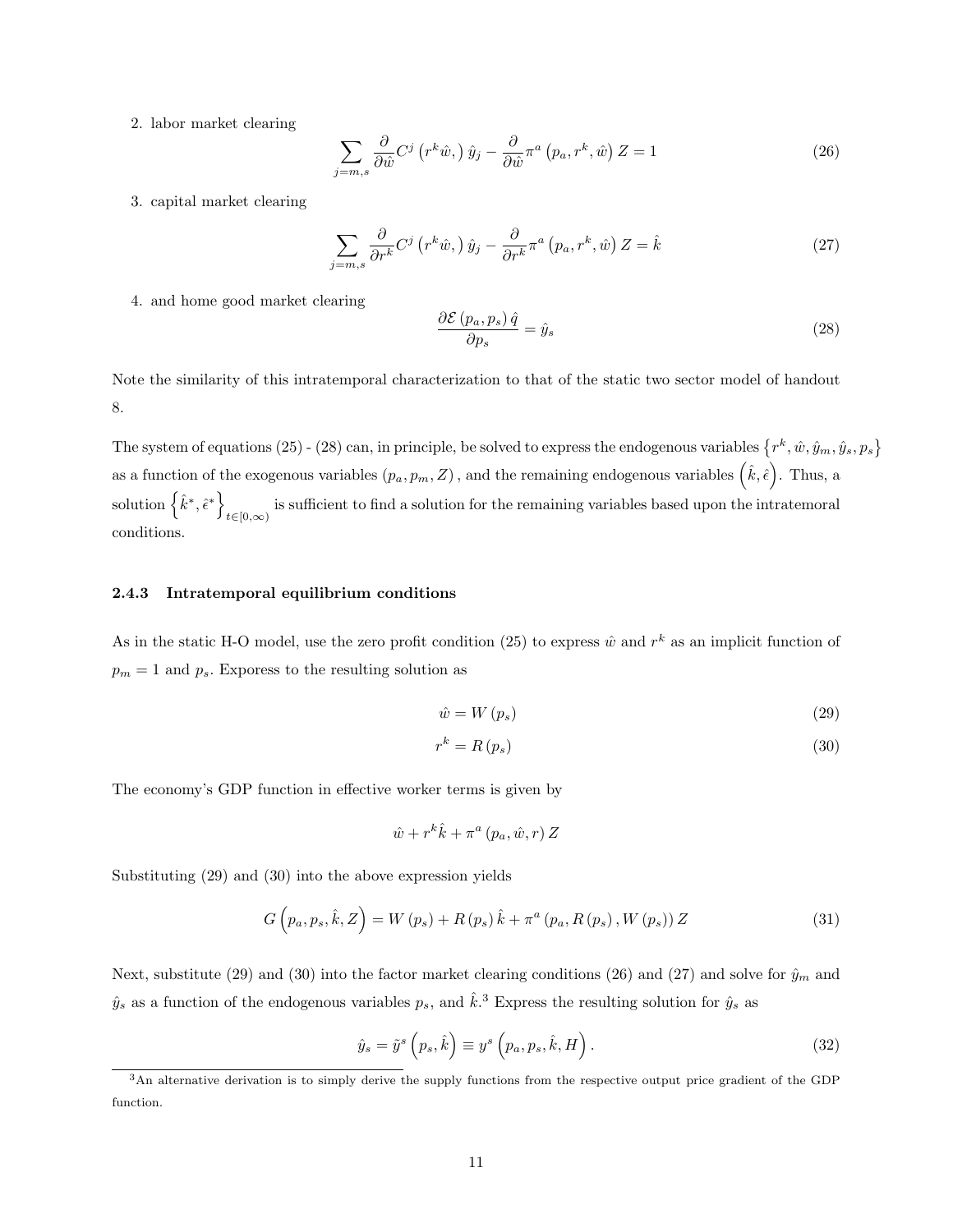and

$$
\hat{y}_m = \tilde{y}^m \left( p_s, \hat{k} \right) \equiv y^m \left( p_a, p_s, \hat{k}, H \right) \tag{33}
$$

In an attempt to decrease notational clutter, we adopt the following convention. A function accented with " ∼ " denotes a function for which all exogenous variables are suppressed, e.g.,  $\tilde{y}^s(p_s, \hat{k})$  suppresses the  $p_a$ in  $y^{s}(\cdot)$  as does the expenditure function  $\tilde{E}(p_s) = E(p_a, p_m, p_s)$ .

The supply function for agriculture is obtained by substituting (29) and (30) for  $\hat{w}$  and  $r^k$  in the partial equilibrium supply function (22). The next section derives the requisite equations of motion and steady-state expressions as functions of  $\hat{k}$  and  $p_s$ .

#### 2.4.4 Intertemporal equilibrium conditions

#### The equations of motion

As in the two sector Ramsey model, we now derive two differential equations in  $\hat{k}$  and  $p_s$ . As you might guess, (15) is one candidate equation. A with the two-sector model, we need to eliminate the  $\hat{\epsilon}$  in the budget constraint (15). Given Cobb-Douglas preference, the home good market clearing condition (28) can be expressed as

$$
\hat{\epsilon} = \frac{p_s}{\lambda_s} \tilde{y}^s \left( p_s, \hat{k} \right). \tag{34}
$$

Substitute  $(34)$ , along with  $(29)$  and  $(30)$  into  $(15)$  to obtain

$$
\dot{\hat{k}} = \tilde{K}\left(p_s, \hat{k}\right) \equiv W\left(p_s\right) + \hat{k}\left(R\left(p_s\right) - x - n - \delta\right) + \tilde{\pi}^a\left(p_s\right) - \frac{p_s}{\lambda_s}\tilde{y}^s\left(p_s, \hat{k}\right)
$$
\n(35)

where for notational convenience

$$
\tilde{\pi}^{a}\left(p_{s}\right) = \pi^{a}\left(p_{a}, W\left(p_{s}\right), R\left(p_{s}\right)\right) Z
$$

To derive the differential equation for  $p_s$ , differentiate the home good market clearing condition (34 with respect to time to get

$$
\dot{\hat{\epsilon}} = \frac{1}{\lambda_s} \left[ \left( \tilde{y}^s \left( p_s, \hat{k} \right) + p_s \tilde{y}_{p_s}^s \left( p_s, \hat{k} \right) \right) \dot{p}_s + p_s \tilde{y}_{\hat{k}}^s \left( p_s, \hat{k} \right) \dot{\hat{k}}_s \right]
$$
(36)

Next, replace  $\hat{\epsilon}$  by first expressing the Euler condition (16) in expenditure terms as

$$
\hat{\epsilon} = \hat{\epsilon} \frac{1}{\theta} \left[ R(p_s) - \rho - \theta x - \delta + \lambda_s \frac{\dot{p}_s}{p_s} (\theta - 1) \right]
$$
\n(37)

where, as inHandout 8, we differentiate the expenditure function, use  $r = R(p_s) - \delta$ , and rearrange terms to obtain

$$
\frac{\dot{\hat{q}}}{\hat{q}} = \frac{\dot{\hat{\epsilon}}}{\hat{\epsilon}} - \lambda_s \frac{\dot{p}_s}{p_s}.
$$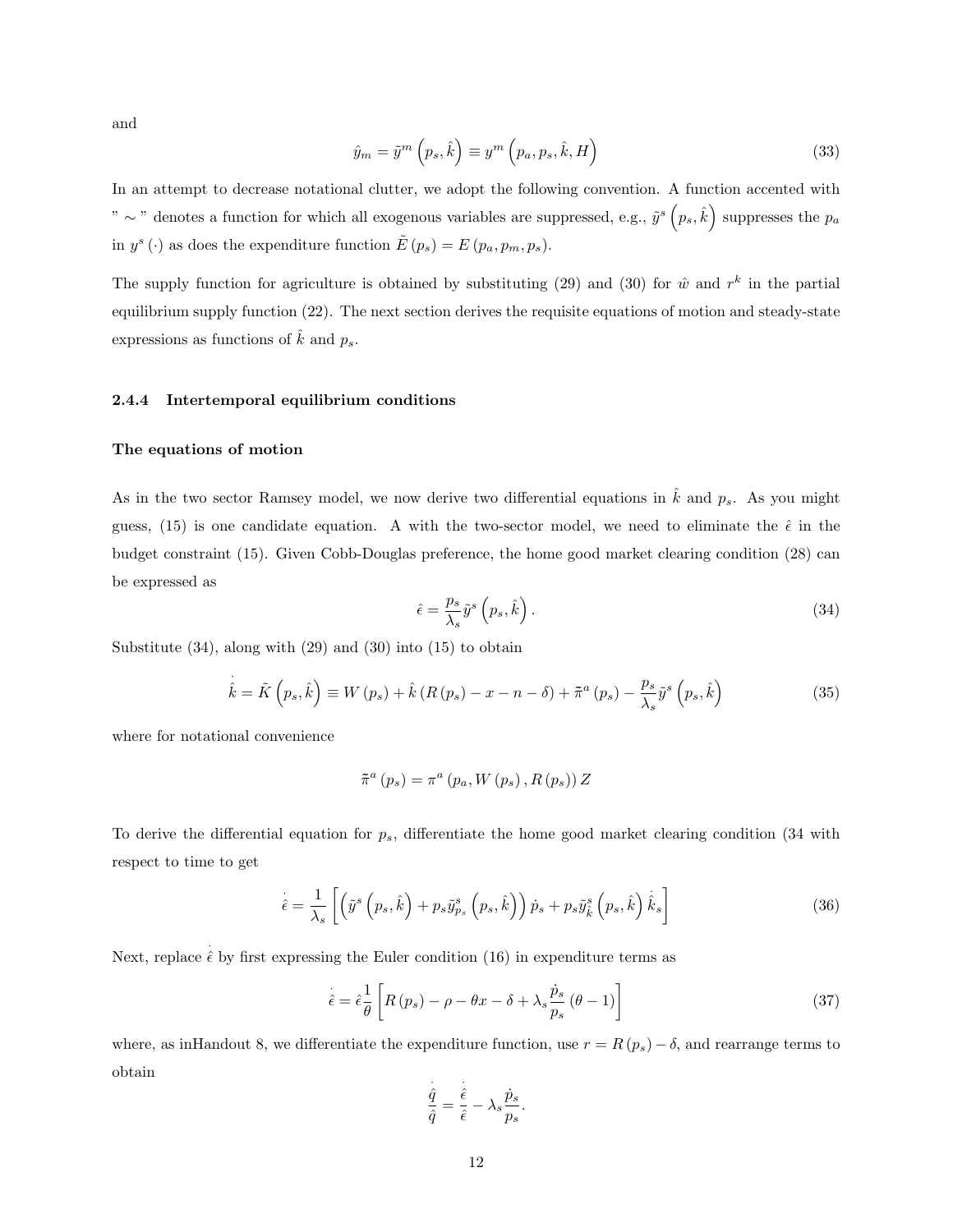The final steps are to substitute the home good market clearing condition (34) for  $\hat{\epsilon}$  in (37), and then use this result to substitute for  $\hat{\epsilon}$  in (36). The resulting equation is linear in  $\dot{p}_s$ . Solving for  $\dot{p}_s$  yields

$$
\dot{p}_s = p_s \frac{\left[R\left(p_s\right) - \rho - \theta x - \delta\right] \tilde{y}^s \left(p_s, \hat{k}\right) - \theta \tilde{y}^s_{\hat{k}} \left(p_s, \hat{k}\right) \dot{\hat{k}}_s}{\theta \left[\tilde{y}^s \left(p_s, \hat{k}\right) + p_s \tilde{y}^s_{p_s} \left(p_s, \hat{k}\right)\right] + \tilde{y}^s \left(p_s, \hat{k}\right) \lambda_s \left(1 - \theta\right)}\tag{38}
$$

Replacing  $\dot{\hat{k}}_s$  by (35) completes the equation. For the case of unitary intertemporal elasticity of substitution,  $\theta \rightarrow 1$ , we have

$$
\dot{p}_s = p_s \frac{\left[R\left(p_s\right) - \rho - x - \delta\right] \tilde{y}^s \left(p_s, \hat{k}\right) - \tilde{y}^s_{\hat{k}} \left(p_s, \hat{k}\right) \dot{\hat{k}}}{\tilde{y}^s \left(p_s, \hat{k}\right) + p_s \tilde{y}^s_{p_s} \left(p_s, \hat{k}\right)} \tag{39}
$$

This result is virtually identical in structure to the corresponding differential equation of previous chapter.

If a steady state exists such that  $r^k = \rho + \theta x + \delta$  for  $\theta > 0$  and  $\dot{k} = 0$ , then (38) suggests  $\dot{p}_s = 0$ . These two differential equations are autonomous because of the restriction  $(1)$ . Otherwise, t can appear as a separate argument in the differential equations. As in the two sector model, these differential equations cannot be solved analytically. The Time-Elimination Method developed by Mulligan and Sala-i-Martin (1991) is used to empirically solve the system<sup>4</sup>.

#### The steady state

Assume an interior solution to the steady state exists. Then, deriving the steady state values is virtually identical to that of the two sector model. The first step is to obtain the steady-state values for  $r^k$ ,  $p_s$ , and  $\hat{w}$ , and then substitute these values into the budget constraint and solve for  $\hat{k}$ .

If a steady state exists, the Euler condition (16) implies

$$
r^{ss} = \rho + x.\tag{40}
$$

Combining the above expression with (30) gives,

$$
\rho + x + \delta = R(p_s) - \delta
$$

Assuming  $R(\cdot)$  is invertible, the steady-state home good price, denoted  $p_s^{ss}$ , satisfies

$$
p_s^{ss} = R^{-1} \left( \rho + x + \delta \right) \tag{41}
$$

and the effective steady-state wage rate is

$$
\hat{w}^{ss} = W\left(p_s^{ss}\right) \tag{42}
$$

Knowing  $p^{ss}$  from (41), (35) is a single equation that is linear in  $\hat{k}$ . The root  $k^{ss}$  satisfying (35) for  $\dot{\hat{k}} =$ 0 and  $p_s = p^{ss}$  is the steady-state level of capital stock per effective worker. Given the steady state

<sup>4</sup>See also Barro and Sala-i-Martin (1995), pp. 488-491 for a discussion of this method.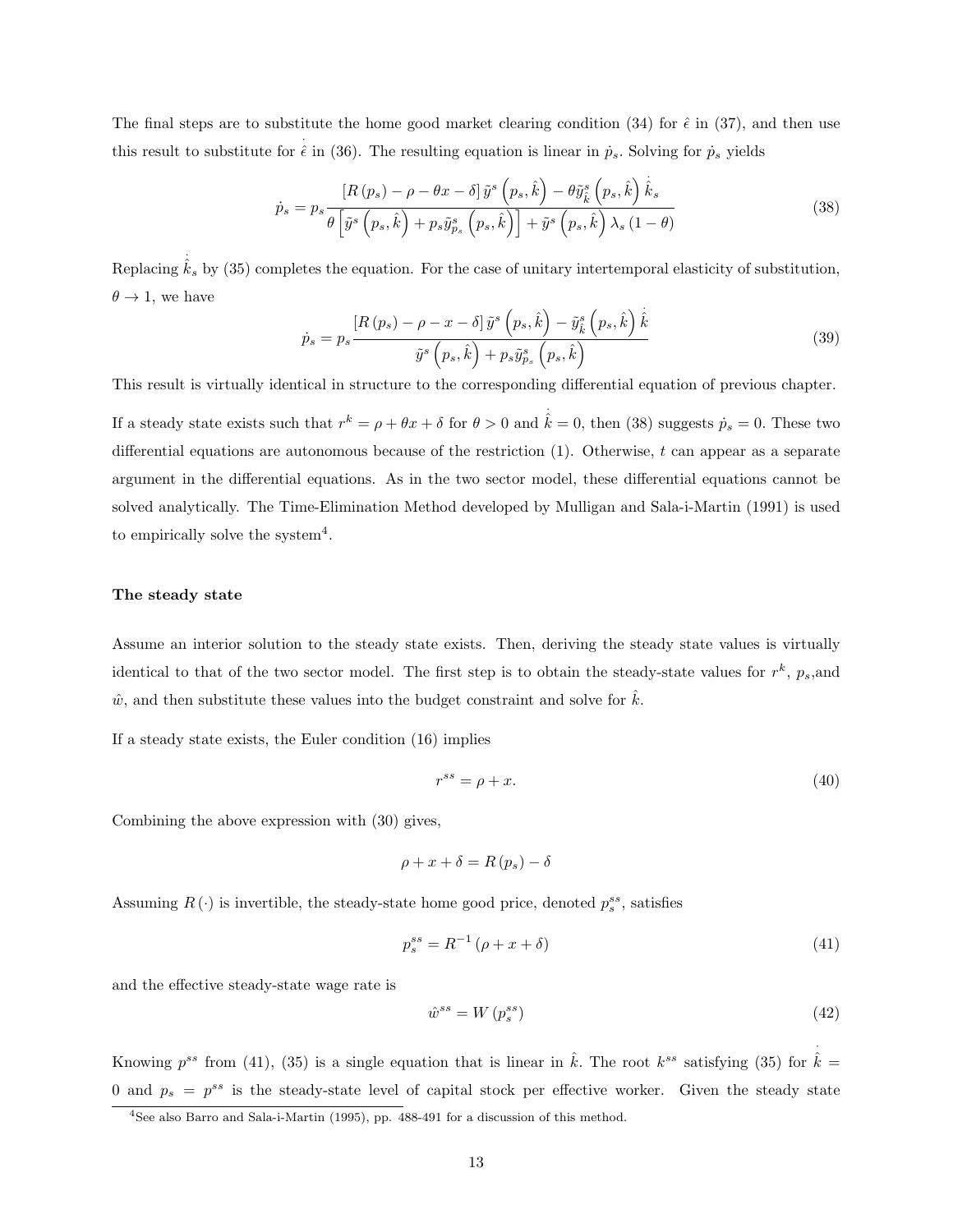values  $\left(r^{ss},\hat{w}^{ss},p^{ss}_s,\hat{k}^{ss}\right)$ , we can calculate the remaining endogenous variables using Shepard's or Hotelling's lemma.

# 3 Conclusion

This handout extends the basic two-sector growth model in two ways. First, we add a third sector, and reinterpret the model as a small open economy model having an agricultural, manufacturing and service sector: the agricultural and manufacturing goods are traded, while the service sector is non-traded. We also introduce labor force growth and exogenous technical change - two features consistent with the features of most country's economic growth data. As with the two sector Ramsey model, laying out the model involved three basic steps : (i) state the model's primitives, (ii) define the equilibrium and (iii) characterize the equilibrium in a way that emphasizes the intratemporal and intertemporal features of the model. Both the intratemporal and intertemporal characterizations closely resemble that of the two-sector static Ramsey model.

A final observation is, although the intratemporal equilibrium conditions are consistent with what one would find in a static computable general equilibrium (CGE) model, the dynamic model can be validated - i.e., you can compare the model results with actual economic data over time and compute statistics like an error sum of squares or Theil statistic. One cannot validate a static CGE model.

The dynamic three sector model is a great point of departure for examining a wide variety of economic growth questions, and a great tool for policy analysis. It has been used to examine the economics of land grabs (Choi), competition between traditional and commercial agriculture (Larson), and natural resource valuation (Smith; Smith and Gemma; Smith, Nelson and Roe).

# 4 Problems

Problem 1 Choose a country (except the U.S. or the U.K.) and construct a three sector Ramsey model of the country. This means:

- Find a social accounting matrix or input-output (IO) table for the country (I can likely provide you with an IO table)
- Perform a growth accounting exercise for the country to get an average Harrod neutral rate of technical change and average labor force growth rate, and a capital stock series
- Write the Mathematica code for the model. See me if you need help with the dynamic section, but at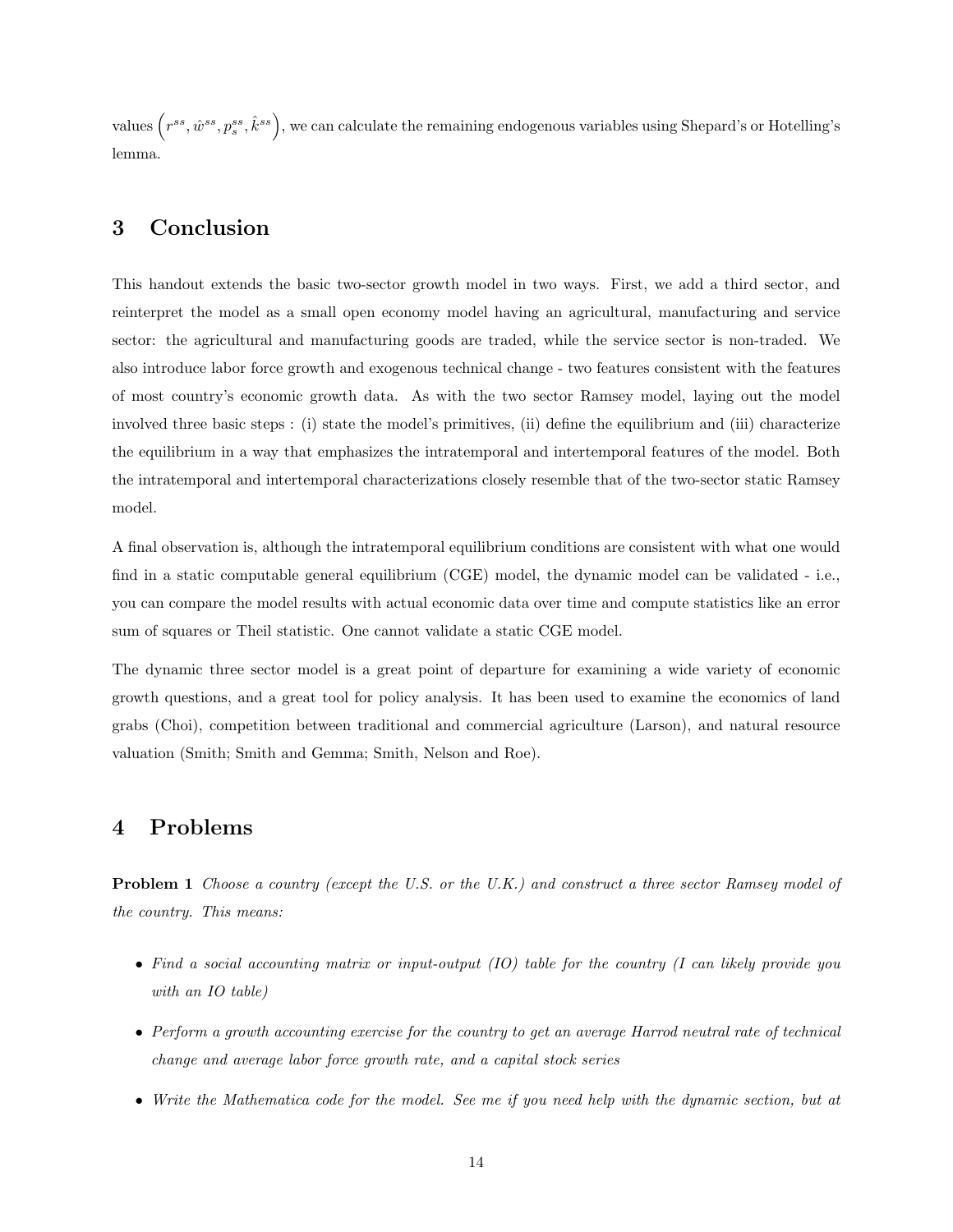least get the code written through the differential equations corresponding to equations (35) and (38) above.

- A. Once you have constructed, coded and run the three sector model, create a set of tables for each of the following variable combinations - each table should include the predicted values for 60 years, e.g., from 2010 through 2070. It is okay to report the results for every two, five or ten years.
	- 1. Aggregate and sector value added levels
	- 2. Unit land rental rates, rates of return to capital, wages and non-traded good prices
	- 3. Sector derived demand for capital, and sector derived demand for labor
	- 4. The unit stock price of land,  $P_Z(t)$
- B. Create a 60 year graph of:
	- 1. Sector value added shares<sup>5</sup> (all sector shares in the same graph)
	- 2. Aggregate and sectoral, capital to labor ratios (all ratios in the same graph)
- C. Describe what you think are the important patterns in the data. Do you think the patterns are related to Stolper-Samuelson or Rybzhinski type effects - i.e., could you use relative factor intensities to explain any of the patterns?

# References

- [1] Choi, D. (2017). " 'Land Grab' or Development Opportunity?: The effect of transnational farmland investments on the Ghanaian economy." 2016.
- [2] Echevarria, Cristina (1995). "Agricultural Development vs. Industrialization: Effects of Trade," Canadian Journal of Economics, XXVIII, No. 3, August:631-647.
- [3] Echevarria, C. (1997). "Changes in Sector Composition Associated with Economic Growth," International Economic Review Vol 38, No. 2., May:431-452.
- [4] Echevarria, C. (2000). "Non-homothetic Preferences and Growth," Journal of International Trade  $\mathcal{B}$ Economic Development 9:2:151-171.

<sup>5</sup>A sector share is the ratio of that sector's value added to aggregate GDP.